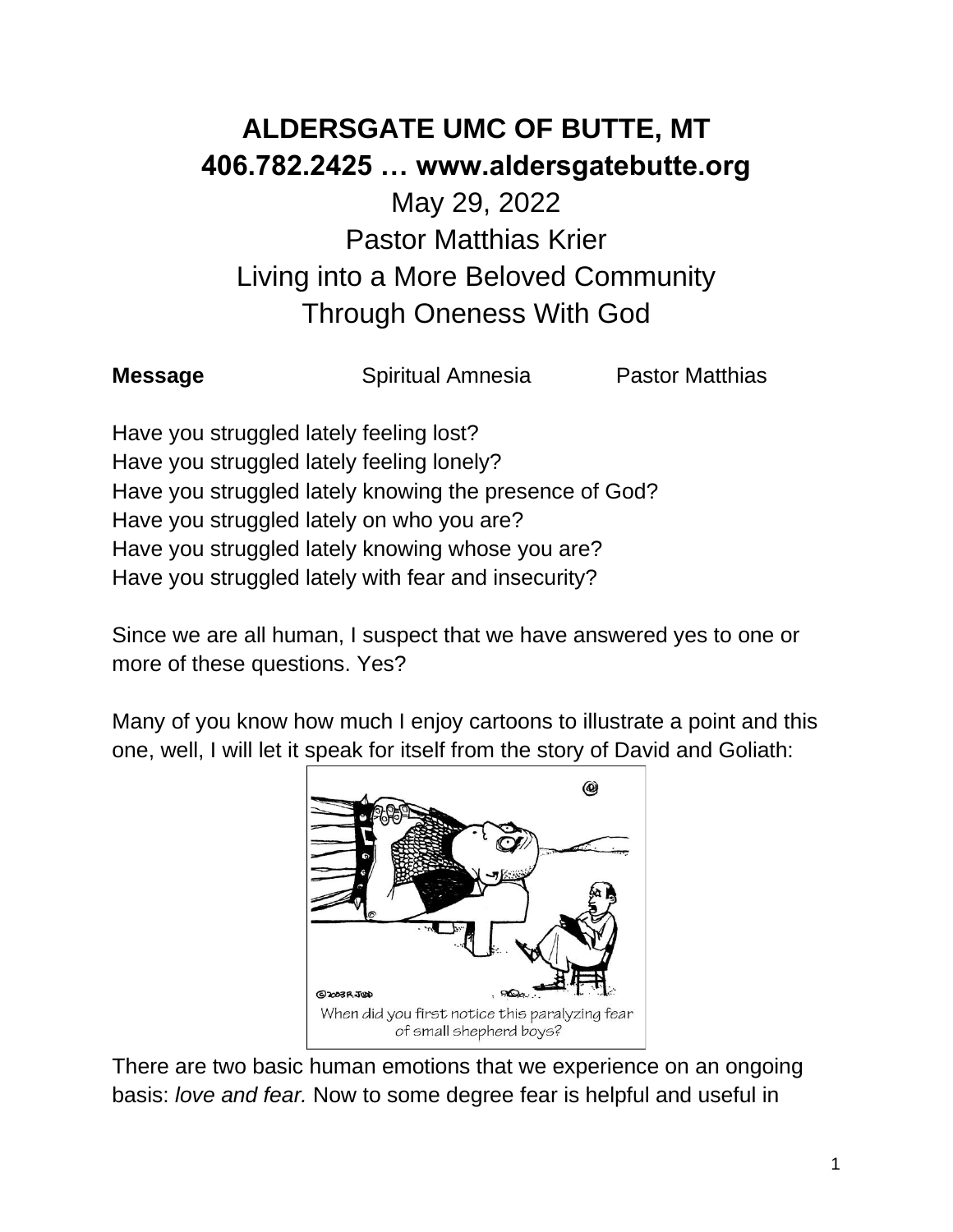dangerous situations in which we need to react in order to be safe or to help another to safety. Fear can be an ally if the fear does not paralyze us where we are incapable of reacting in a crisis situation.

I listened to a podcast on National Public Radio on this very subject and scientists are studying about 400 people they have identified around the world who are incapable of feeling fear. This condition is a very unusual disease called Urbach-Wiethe disease. Urbach-Wiethe has three main symptoms. People with this disease have an extremely hoarse voice, small bumps around their eyes, but also the disease leads to these deposits in the brain. Deposits of calcium, little stones in certain parts of the brain. And one part in particular is a favorite for those deposits, and that is the amygdala. The amygdala are two almond-shaped structures deep in the brain critical for the processing of fear. And in one particular patient of this study is someone they call SM. S.M. 's brain, her amygdala were completely calcified. But here was SM, alive and also completely normal in other ways. She had normal intelligence and no problem with any other emotion. But as the scientists shared, living with absolutely no fear is dangerous.

On the one hand, some might think how awesome it would be not to feel fear. On the other hand, it could inhibit how we protect ourselves and others who come into dangerous situations. We need fear to a certain point to live more fully in a wonderful and yet precarious world.

However, as I said earlier, a certain amount of fear is normal and natural in our being human, but too much fear creates:



When we are gripped by fear because of what is happening in our world and in our communities, we can forget who we are and whose we are!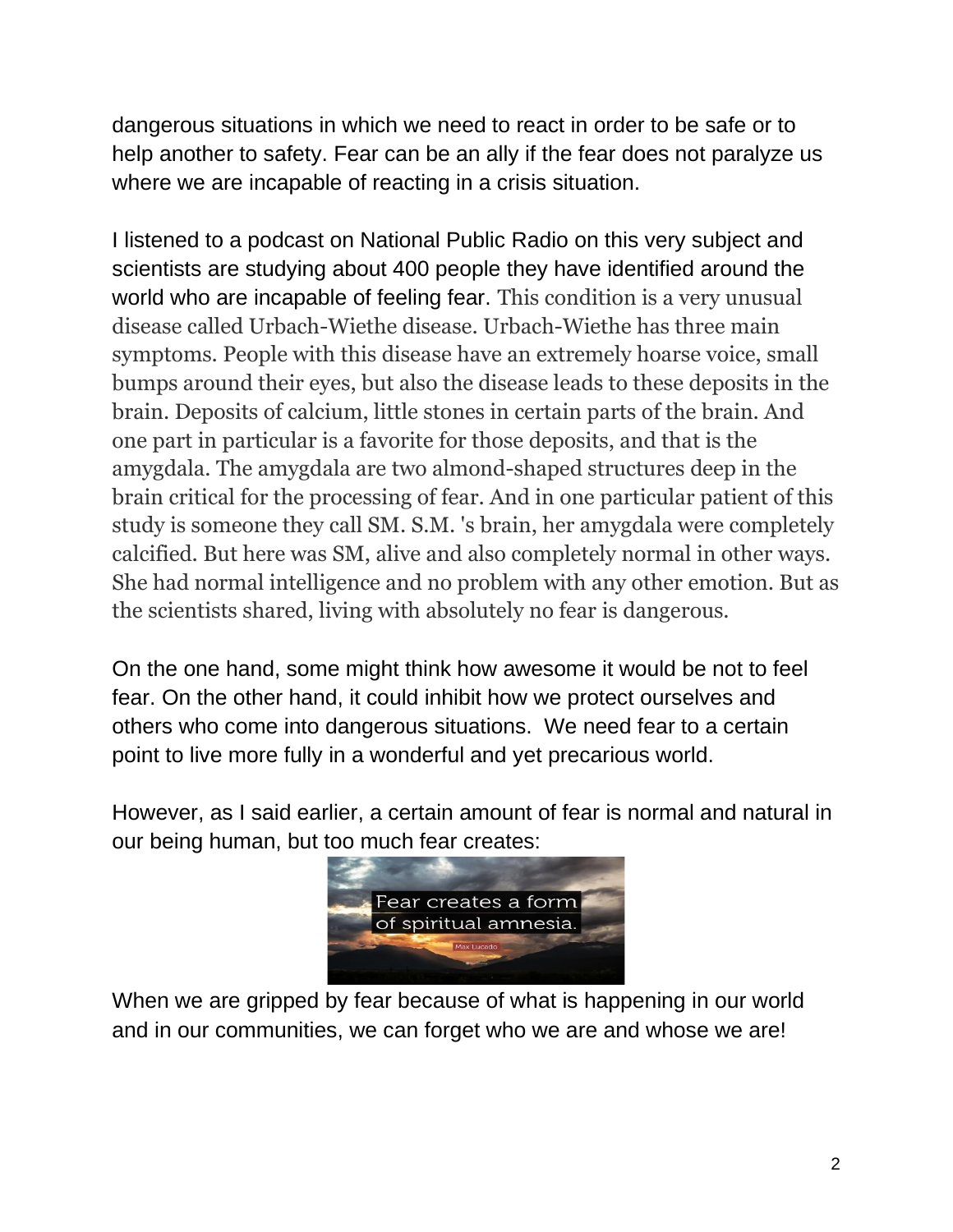Our scripture passage for today speaks again to something that can severely reduce the amount of fear we live with on a daily basis. The gospel of John is the most mysterious and mystical gospel in our New Testament. We hear this passage of scripture with our ears, but do we hear it with our hearts? Let's take a second look at our scripture passage for today:

20 'I ask not only on behalf of these, but also on behalf of those who will believe in me through their word, 21 that they may all be one. As you, Father, are in me and I am in you, may they also be in us, so that the world may believe that you have sent me. 22 The glory that you have given me I have given them, so that they may be one, as we are one, 23 I in them and you in me, that they may become completely one, so that the world may know that you have sent me and have loved them even as you have loved me.

No doubt some of you know this *Oneness with God* and when I say know, this means you can feel it. And when you can feel it there are some things that replace the fear and anxieties of everyday life. For example, when you know and feel this Oneness with God through Christ, something shifts within your being and fear is no longer dominant in your life. Instead there is a peace that surpasses all understanding that permeates the way in which you live and move and have your being. Furthermore, there is a joy that goes beyond mere happiness. As I have said before, joy goes beyond happiness and is not dependent on how well things are going in your life. Joy runs deeper.

When Jesus was trying to console his followers after telling them he would no longer be with them and that he would be going to the Father, they were distressed and this is what Yeshua had to say to them in John 16:20-22:

## **Sorrow Will Turn into Joy**

<sup>20</sup>Very truly, I tell you, you will weep and mourn, but the world will rejoice; you will have pain, but your pain will turn into joy.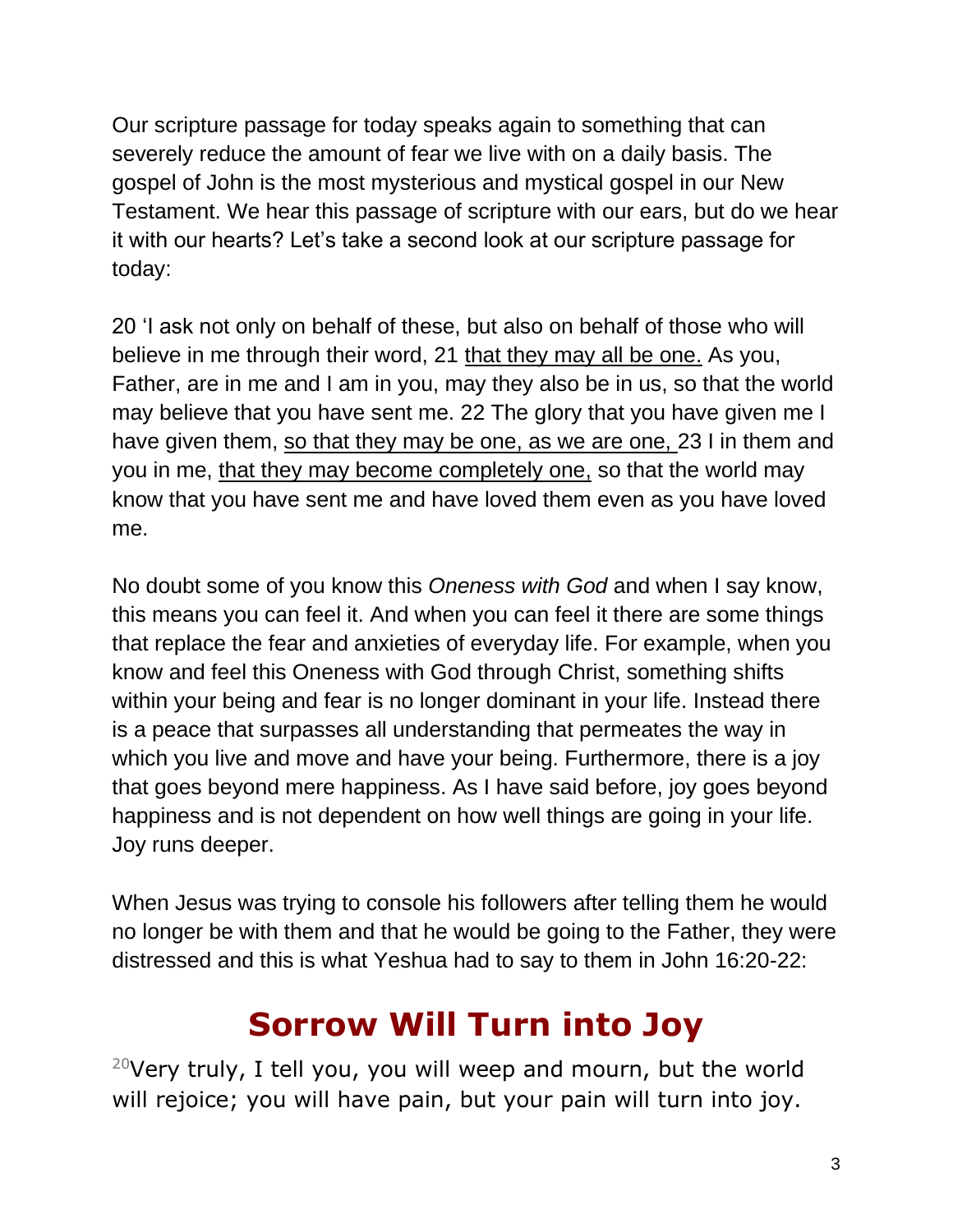$21$ When a woman is in labour, she has pain, because her hour has come. But when her child is born, she no longer remembers the anguish because of the joy of having brought a human being into the world.  $22$ So you have pain now; but I will see you again, and your hearts will rejoice, and no one will take your joy from you. John 16:20-22

I believe this deep peace and ecstatic joy is possible because of God's agape love that can flow through us in any given moment. All we have to do is ask. Ask God to replace fear with LOVE! Ask for God's agape love to flow through you because:



What can we do when we suffer from *spiritual amnesia* and forget who we are and whose we are? Well, there are a number of things we can do. One is to find a way to meditate. There are so many ways to become centered and grounded. Some of us use centering prayer where we simply sit in silence, breathe and be still. Others are still somewhere in nature where Jesus went to pray over and over again. Remember these words from Psalm 46:10: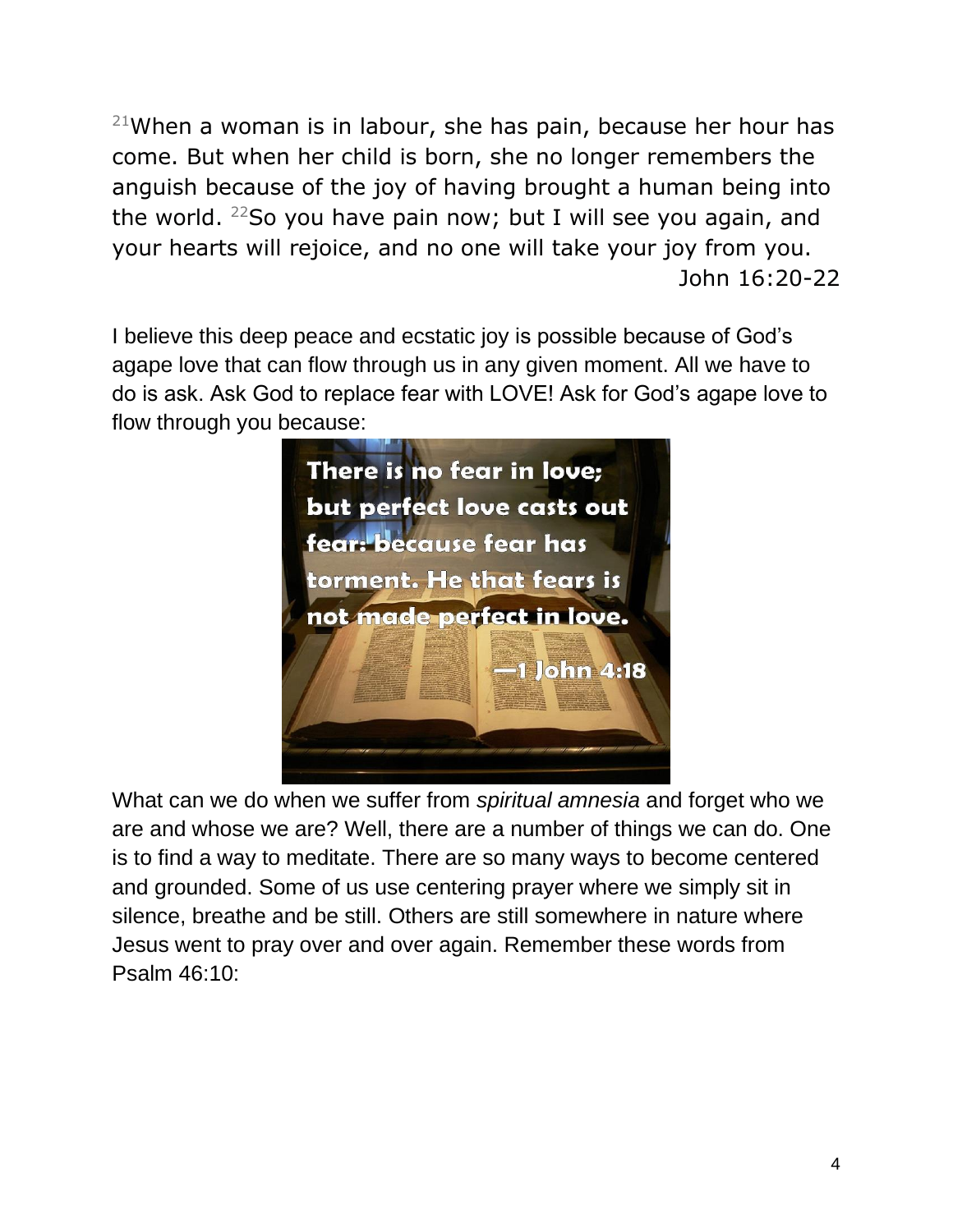

Or maybe taking a walk in nature will clear the mind and you can breathe in the beauty of nature. After all this is God's natural sanctuary, is it not? I don't know of anyone personally who does not benefit from spending time in nature. Not one.

Another method of remembering our Oneness with God and whose we are is using a breath prayer. How many of you have discovered your breath prayer? Remember a breath prayer is a very short prayer that you can say in one single breath such as breathing in peace and exhaling joy. Do that with me, breathe in peace and exhale joy. The reason that this is so helpful is that we are breathing *"ruach"*, the very breath of God. For those of you who may not remember, *ruach* is a Hebrew word that is translated into English as wind, breath and spirit.

 When my daughter Heather was about four or five years of age she asked a really important question. We were sitting outside on the steps of the apartment just a block or two from the seminary I was attending at the time and she surprised me with this question: "What is God like." Hmm … being in seminary, I should be able to answer this question, right? I got to thinking about this as I felt a COOL breeze come through and sweep across our faces. It occurred to me to say this: "Heather, God is like the wind." And I paused and before I could say anything more she said, "Oh, you can feel God, but you can't see God."

I just marveled at what she said and then said to her, "Yes, honey, God is like the wind. You can feel God, but can't see God."